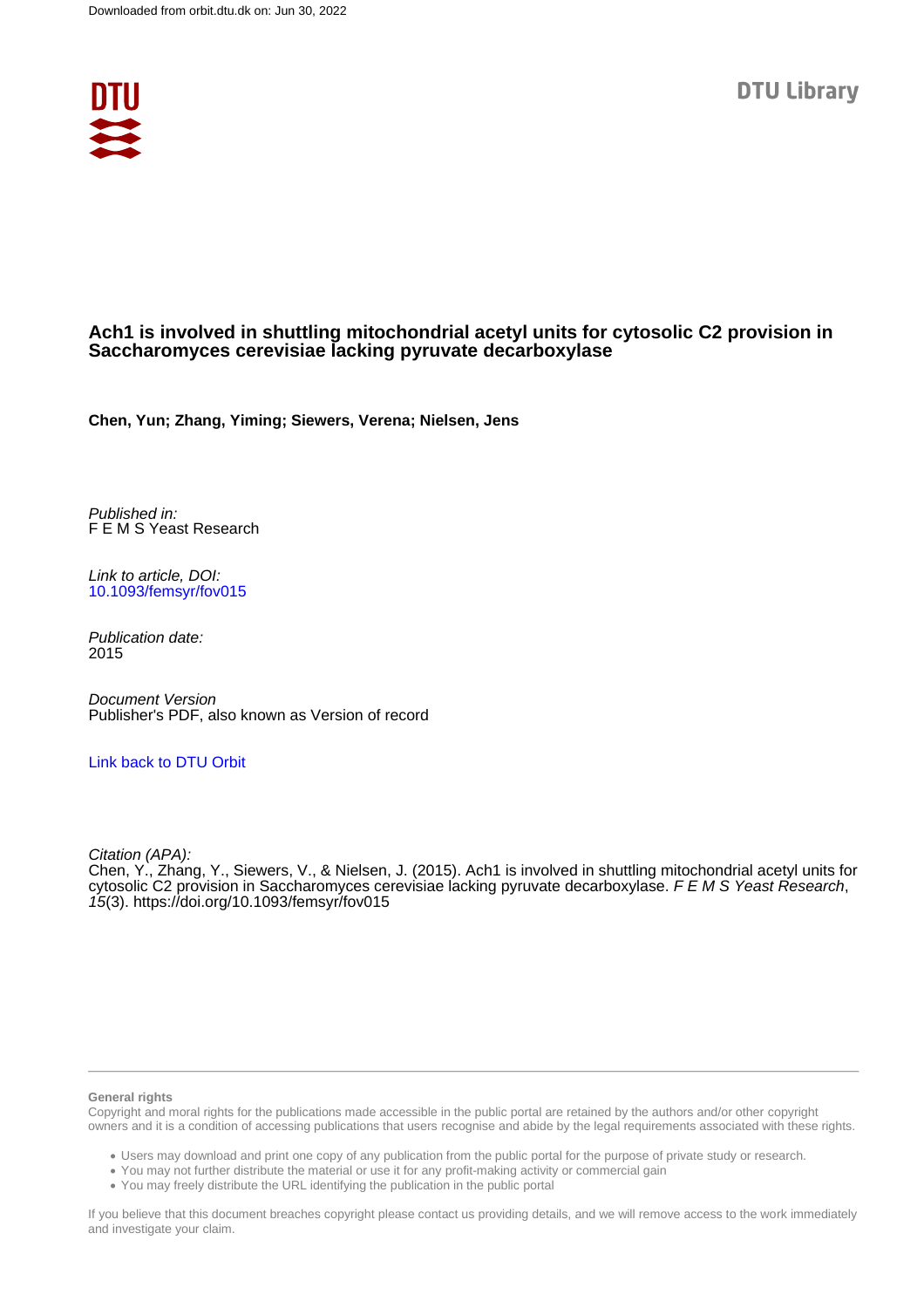

**doi: 10.1093/femsyr/fov015** Advance Access Publication Date: 7 April 2015 Research Article

## RESEARCH ARTICLE

# **Ach1 is involved in shuttling mitochondrial acetyl units for cytosolic C2 provision in** *Saccharomyces cerevisiae* **lacking pyruvate decarboxylase**

# Yun Chen<sup>[1,](#page-1-0)#</sup>, Yiming Zhang<sup>1,#</sup>, Verena Siewers<sup>1</sup> and Jens Nielsen<sup>1,[2,](#page-1-2)\*</sup>

<span id="page-1-2"></span><span id="page-1-0"></span><sup>1</sup>Department of Biology & Biological Engineering, Chalmers University of Technology, SE-412 96 Gothenburg, Sweden; and <sup>2</sup>Novo Nordisk Foundation Center for Biosustainability, Technical University of Denmark, DK-2970 Hørsholm, Denmark

<span id="page-1-3"></span>∗**Corresponding author:** Department of Biology and Biological Engineering, Chalmers University of Technology, SE-412 96 Gothenburg, Sweden. Tel: +46-0-31-772-3804; Fax: +46-0-31-772-3801; E-mail: [nielsenj@chalmers.se](mailto:nielsenj@chalmers.se)

<span id="page-1-1"></span>#These authors contributed equally to this work.

**One sentence summary:** *Saccharomyces cerevisiae* lacking pyruvate decarboxylase uses acetate instead of citrate to transfer acetyl units from the mitochondria to the cytosol.

**Editor:** Hyun Ah Kang

#### **ABSTRACT**

Acetyl-coenzyme A (acetyl-CoA) is not only an essential intermediate in central carbon metabolism, but also an important precursor metabolite for native or engineered pathways that can produce many products of commercial interest such as pharmaceuticals, chemicals or biofuels. In the yeast *Saccharomyces cerevisiae*, acetyl-CoA is compartmentalized in the cytosol, mitochondrion, peroxisome and nucleus, and cannot be directly transported between these compartments. With the acetyl-carnitine or glyoxylate shuttle, acetyl-CoA produced in peroxisomes or the cytoplasm can be transported into the cytoplasm or the mitochondria. However, whether acetyl-CoA generated in the mitochondria can be exported to the cytoplasm is still unclear. Here, we investigated whether the transfer of acetyl-CoA from the mitochondria to the cytoplasm can occur using a pyruvate decarboxylase negative, non-fermentative yeast strain. We found that mitochondrial Ach1 can convert acetyl-CoA in this compartment into acetate, which crosses the mitochondrial membrane before being converted into acetyl-CoA in the cytosol. Based on our finding we propose a model in which acetate can be used to exchange acetyl units between mitochondria and the cytosol. These results will increase our fundamental understanding of intracellular transport of acetyl units, and also help to develop microbial cell factories for many kinds of acetyl-CoA derived products.

**Keywords:** acetyl-CoA; central carbon metabolism; yeast; mitochondria

#### **INTRODUCTION**

Acetyl-CoA is recognized as one of the most central molecules in the metabolism of most known organisms. It functions as a link between anabolism and catabolism and is involved in various acetyl transfer reactions. In addition to essential roles in carbon and energy metabolism, it plays important regulatory roles in eukaryotic cells as the acetyl group donor in post-translational protein acetylation, e.g. of histones (Takahashi *et al.* [2006\)](#page-8-0).

Besides native cellular functions, the availability of nucleocytosolic acetyl-CoA has been shown to affect autophagy during yeast aging (Eisenberg *et al.* [2014\)](#page-8-1). Also, acetyl-CoA metabolism and transport was reported to play an important role for full virulence in the fungal pathogen *Candida albicans* (Carman, Vylkova and Lorenz [2008\)](#page-7-0). Furthermore, acetyl-CoA is a key precursor metabolite for a wide range of industrially important chemical products (Chen *et al.* [2013;](#page-7-1) Nielsen [2014\)](#page-8-2), and there is much

**Received:** 26 January 2015; **Accepted:** 23 March 2015

<sup>C</sup> FEMS 2015. All rights reserved. For permissions, please e-mail: [journals.permissions@oup.com](mailto:journals.permissions@oup.com)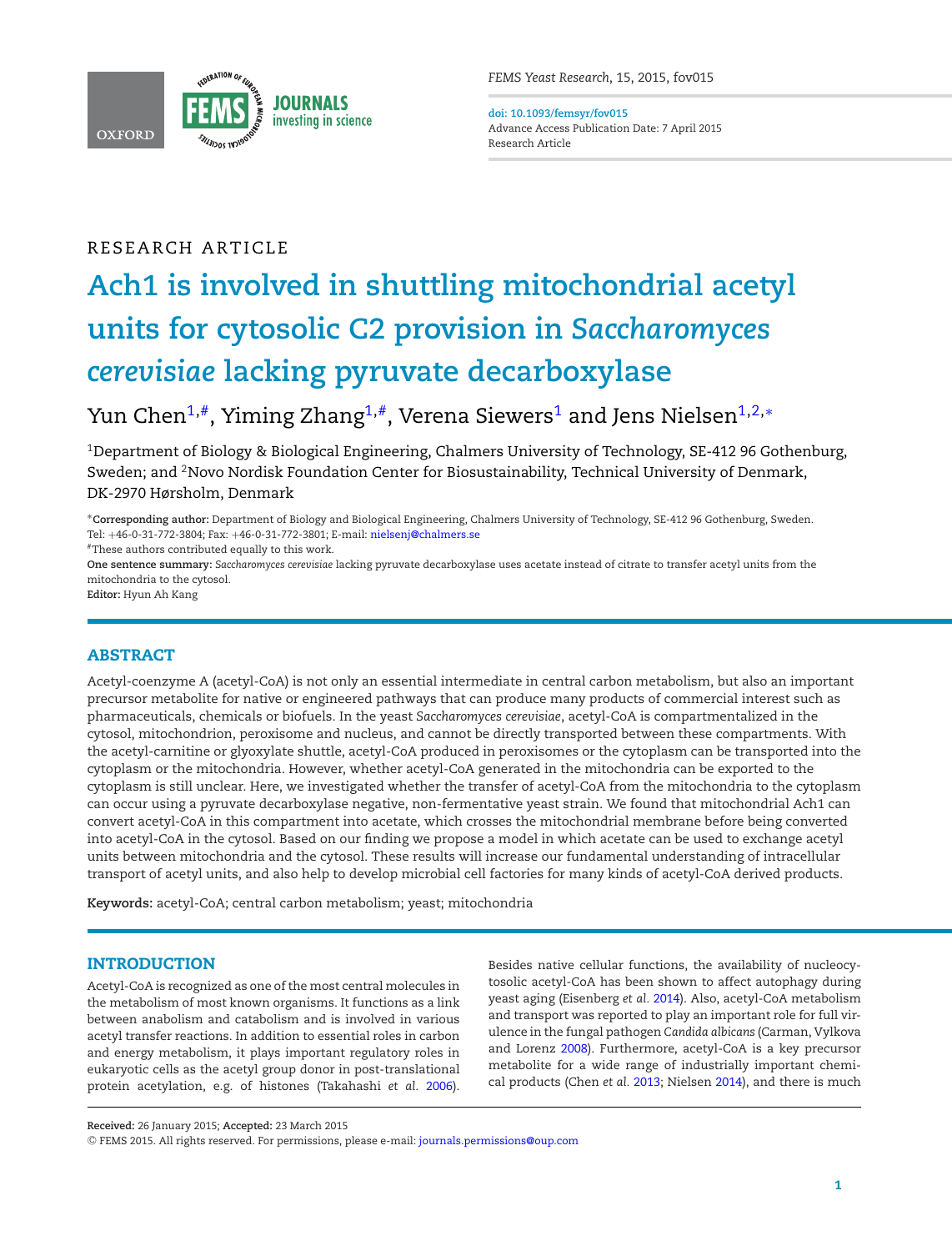<span id="page-2-0"></span>

**Figure 1.** Representation of the acetyl-CoA metabolism in the yeast *S. cerevisiae*. Acetyl-CoA in yeast is compartmentalized in the mitochondria, peroxisomes, cytosol and nucleus. In the mitochondria, acetyl-CoA is derived from pyruvate and in the peroxisomes fatty acids can be broken down into acetyl-CoA. In the cytosol, acetyl-CoA is generated from pyruvate via acetaldehyde and acetate. With the glyoxylate and acetyl-carnitine shuttles, peroxisomal or cytosolic acetyl-CoA can be transported into the cytosol or the mitochondria. The question mark was the objective of this study, to evaluate whether acetyl-CoA generated in the mitochondria can be exported to the cytosol. GYC, glyoxylate cycle.

interest in engineering acetyl-CoA metabolism in connection with metabolic engineering and synthetic biology of yeast (David and Siewers [2015;](#page-8-3) Jensen and Keasling [2015;](#page-8-4) Redden, Morse and Alper [2015\)](#page-8-5).

Of special interest, the acetyl-CoA metabolism in the yeast *Saccharomyces cerevisiae* has been well studied for both basic and applied interests (Krivoruchko *et al.* [2014;](#page-8-6) Nielsen [2014\)](#page-8-2). In this fungus, acetyl-CoA is present in at least four different cellular compartments (cytosol, mitochondria, peroxisomes and nucleus) where it is either synthesized or transferred to by specific shuttle systems (Fig. [1\)](#page-2-0) (Chen, Siewers and Nielsen [2012\)](#page-7-2). To date, it is well acknowledged that *S. cerevisiae* exhibits two routes for the transport of acetyl units (van Roermund *et al.* [1995\)](#page-8-7). In one route, acetyl units in the form of acetyl-CoA enter the glyoxylate cycle to synthesize  $C_4$  dicarboxylic acids, which can be transported from the peroxisomes to the cytosol or from the cytosol to the mitochondria where they serve as substrate for the TCA cycle or gluconeogenesis, respectively. The other route is a carnitine-dependent route in which acetyl units in a form of acetylcarnitine, can be transported to the cytosol and/or the mitochondria. *S. cerevisiae* is not capable of *de novo* synthesis of carnitine (van Roermund *et al.* [1999\)](#page-8-8) and can therefore only use the carnitine-dependent route if carnitine is provided to the growth medium.

Yeast has been widely used as a model organism to study intracellular transport of acetyl units in eukaryotes (Strijbis and Distel [2010\)](#page-8-9). However, it is not clear whether acetyl group equivalents can be transported from the mitochondrial matrix to the cytosol across the acetyl-CoA-impermeable mitochondrial inner membrane (van Roermund *et al.* [1995\)](#page-8-7). It is widely accepted that almost all eukaryotes use the citrate/malate shuttle and/or citrate transporter to transfer acetyl units from the mitochondria to the cytoplasm. In this shuttle, intramitochondrial acetyl-CoA is converted to citrate through reaction with oxaloacetate, which can be exported to the cytosol and then converted back to acetyl-CoA by cytosolic ATP:citrate lyase. However, ATP:citrate lyase that is widely present in fungi, is absent in *S. cerevisiae* (Hynes and Murray [2010\)](#page-8-10). There is no experimental data that confirm

either of the shuttle systems can be used to transfer acetyl units from the mitochondria to the cytosol. Therefore, the question remains whether acetyl-CoA formed in the mitochondrial matrix can be exported to the cytoplasm.

In yeast, acetyl-CoA in the cytosol is formed via the pyruvate dehydrogenase bypass route (Fig. [1\)](#page-2-0), where pyruvate is decarboxylated (by pyruvate decarboxylase, Pdc) to acetaldehyde that is further converted to acetate. Since the availability of acetyl units in the cytosol is essential for the biosynthesis of lipids and certain amino acids (Pronk, Steensma and vanDijken [1996\)](#page-8-11), Pdc negative strains require  $C_2$  compounds such as ethanol or acetate for growth (Flikweert *et al.* [1999\)](#page-8-12). Furthermore, these strains are sensitive to high glucose concentrations. These limitations were partially solved by evolving a Pdc negative strain, resulting in a glucose-tolerant mutant having unknown mechanisms for provision of cytosolic acetyl-CoA (van Maris *et al.* [2004\)](#page-8-13). In a later study, the mechanisms for growth in excess glucose were identified to be related to an in-frame internal deletion of *MTH1*, which is involved in transcriptional regulation of glucose sensing (Oud *et al.* [2012\)](#page-8-14). The mutation in *MTH1* results in reduced glucose uptake through attenuating the expression of genes encoding hexose transporters and hereby reducing the glucose uptake rate. However, it was not identified which mechanism ensured provision of cytosolic acetyl-CoA for lipid biosynthesis.

Here, we aimed at identifying the mechanism responsible for the exchange of acetyl units between the mitochondrial matrix and the cytoplasm in *S. cerevisiae*. Our results identified a route relying on Ach1 that could transfer acetyl units from the mitochondria to the cytoplasm. Based on our results, we propose a new model in which acetate can be used to exchange acetyl units between the mitochondria and cytosolic compartments[.](#page-3-0)

#### **MATERIALS AND METHODS**

#### **Materials and strain handling**

All PCRs were performed with Phusion or DreamTaq DNA Polymerase from Thermo-Scientific (Waltham, MA, USA), or PrimeSTAR HS DNA Polymerase from Takara Bio Europe (Segeltorp, Sweden). Oligonucleotides were custom synthesized from Sigma-Aldrich (Stockholm, Sweden). *Escherichia coli* plasmid extraction, PCR product purification and DNA gel extraction were performed with kits from Thermo-Scientific (Waltham, MA, USA). *Saccharomyces cerevisiae* plasmid extraction was performed with a Zymoprep Yeast Plasmid Miniprep II from Zymo Research (Nordic Biolabs, Täby, Sweden). All restriction enzymes were purchased from Thermo-Scientific (St. Leon-Rot, Germany).

*Escherichia coli* DH5α was used for routine-cloning procedures and selection and maintenance of *E. coli* recombinant strains was performed in LB medium containing 10 g  $L^{-1}$  of peptone, 10 g L<sup>-1</sup> of NaCl and 5 g L<sup>-1</sup> of yeast extract and supplemented with 100 mg L<sup>-1</sup>of ampicillin sodium salt. Solid version of this medium also included 16 g L−<sup>1</sup> of agar. Recombinant yeast strains were selected for Ura<sup>+</sup> phenotypes on synthetic dextrose (SD) medium containing 6.7 g L−<sup>1</sup> of yeast nitrogen base without amino acids (ForMedium, Hunstanton, UK), 0.77 g L<sup>-1</sup> of complete supplement mixture (lacking uracil) (ForMedium, Hunstanton, UK) and 20 g L−<sup>1</sup> of glucose. For *KanMX* marker selection the cells were cultivated in YPD medium, containing 10 g L−<sup>1</sup> yeast extract, 20 g L−<sup>1</sup> of peptone, 20 g L−<sup>1</sup> of glucose and supplemented with 200 mg L<sup>-1</sup> G-418 disulfate (ForMedium, Hunstanton, UK).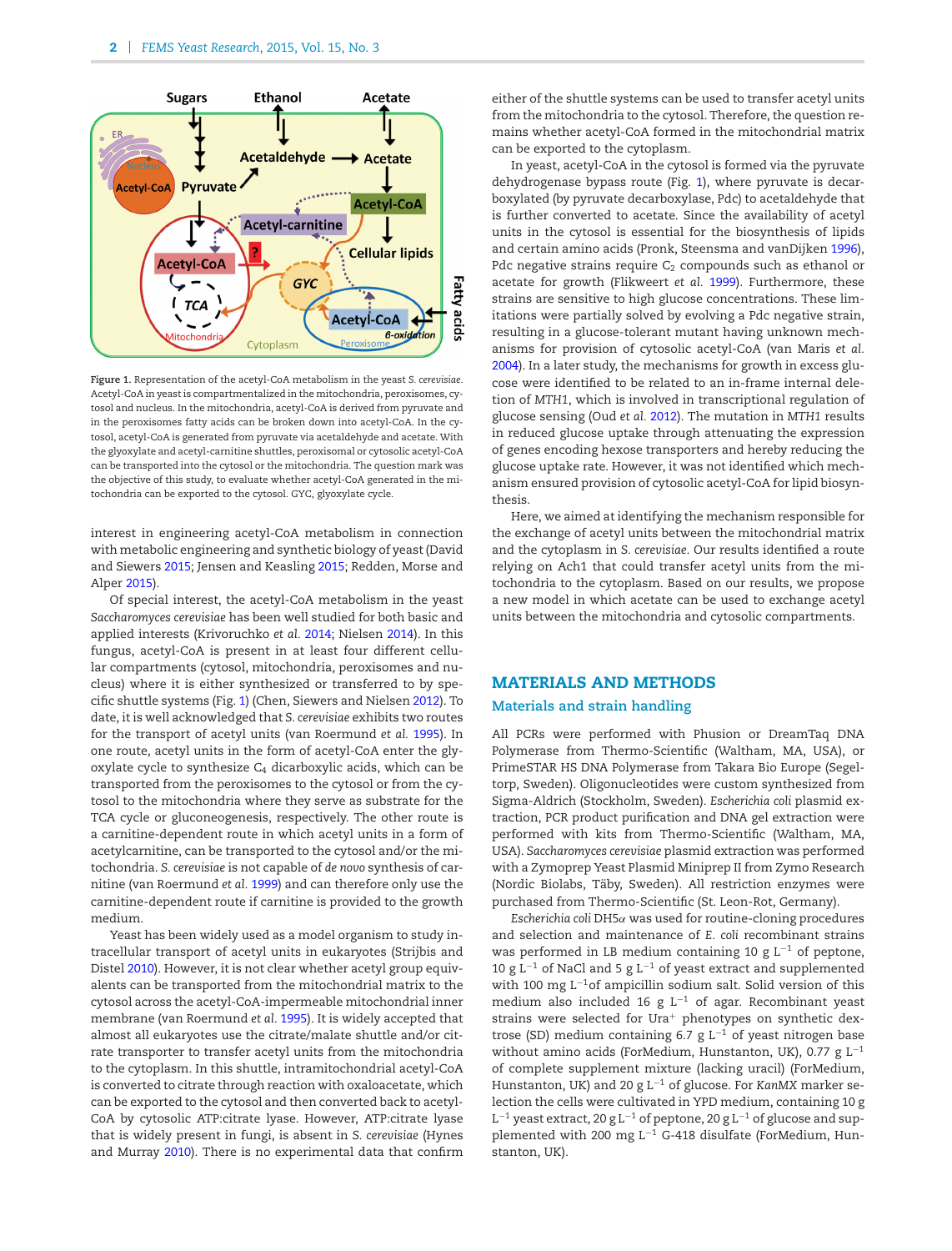Strains were preserved for long-term storage after overnight cultivation in selective media by adding glycerol to a final concentration of 20% and stored at −80°C.

#### **Plasmid and strain construction**

All plasmids and strains used and constructed in this study are summarized in Table [1,](#page-3-0) as well as their main features and source. All primers used in this study are listed in Table [2.](#page-3-1) The plasmids in this study were constructed based on the plasmid pSP-GM1 (Chen *et al.* [2012\)](#page-7-2). *ACH1* was amplified from CEN.PK113–5D (Entian and Kötter [2007\)](#page-8-15) genomic DNA using primers OEA˙UP/OEA˙DW (Table [2\)](#page-3-1) and cloned into pSP-GM1 under the promoter *TEF1* using *Bam*HI/*Xho*I, resulting in the plasmid pACH1 (Table [1\)](#page-3-0). *tACH1* (coding for the truncated version of Ach1) was amplified from CEN.PK113–5D genomic DNA using primers OEA˙tUP/OEA˙DW and cloned into pSP-GM1 using the same restriction sites *Bam*HI/*Xho*I, forming the plasmid ptACH1. Transformation of the plasmid pSP-GM1 into IMI076 resulted in the strain YACH00.

To delete the gene *ACH1* in strain IMI076 (Oud *et al.* [2012\)](#page-8-14), the coding region of this gene was replaced by the functional *URA3* cassette. This was achieved by amplification of the upstream and downstream regions of *ACH1* from the yeast genome using primer pairs AHF/UAUR and UADF/AHR, and the *URA3* cassette from pSP-GM1 by primers AUF/AUR. All PCR products were fused together by primers AHF/AHR via fusion PCR, and then the linear DNA fragment was transformed into strain IMI076. Transformants were selected on SD plates and single-colony isolates were confirmed to have the correct chromosomal replacement by PCR using primers DPAF/DPAR. The resulting strain was named YACH01.

Complementation of the *ACH1* gene deletion in strain YACH01 was done through integration of the *ACH1* gene under control of the *TEF1* promoter together with the *KanMX* marker gene into chromosome XI site No.3 (XI-3) (Mikkelsen *et al.* [2012\)](#page-8-16). The upstream and downstream regions of the genome were amplified using primers AchIntUF/AchIntUR and AchIntDF/AchIntDR. The *ACH1* cassette was amplified from the plasmid pACH1 using primers AchIntF/AchIntR and the *KanMX* cassette was cloned from the vector pUG6 (Guldener *et al.* [1996\)](#page-8-17) by using primers AchIntKanF/KanInR, KanInF/AchIntKanR. The PCR products were fused together into two fragments by using primers AchIntUF/KanInR and AchIntKanF/AchIntDR. The

<span id="page-3-0"></span>**Table 1.** Plasmids and strains used in this work.

| Plasmid/Strain | Features                                                                                                          | Source             |
|----------------|-------------------------------------------------------------------------------------------------------------------|--------------------|
| pSP-GM1        | $P_{TEF1}$ - $T_{ADH1}$ $P_{PGK1}$ - $T_{CYC1}$ URA3                                                              | Chen et al. (2012) |
| pACH1          | PTEF1-ACH1-TADH1 PPGK1-TCYC1 URA3                                                                                 | This work          |
| ptACH1         | $P_{TFF1}$ -tACH1- $T_{ADH1}$ $P_{PCK1}$ - $T_{CYC1}$ URA3                                                        | This work          |
| CEN.PK113-5D   | MATa MAL2-8 <sup>C</sup> ura3-52                                                                                  | P. Kötter, Germany |
| <b>IMI076</b>  | MATa pdc1 $\Delta(-6,-2)$ ::loxP pdc5 $\Delta(-6,-2)$ ::loxP pdc6 $\Delta(-6,-2)$ ::loxP ura3-52 MTH1- $\Delta$ T | Oud et al. (2012)  |
| YACH00         | IMI076 pSP-GM1                                                                                                    | This work          |
| YACH01         | IMI076 ach1A::URA3                                                                                                | This work          |
| YACH02         | IMI076 ach1△::URA3 ACH1 KanMX                                                                                     | This work          |
| YACH03         | IMI076 ach1△::URA3 tACH1 KanMX                                                                                    | This work          |

<span id="page-3-1"></span>**Table 2.** Oligonucleotides used in this work.

| Name        | Sequence $(5'-3')$                                 |
|-------------|----------------------------------------------------|
| AHF         | CAAACATACCACGATCCAAACG                             |
| AHR         | GCTTACCAATCCTTCCACCAC                              |
| OEA UP      | CGCCGGATCCAAAACAATGACAATTTCTAATTTGTTAAAGCAG        |
| OEA DW      | TATCTCGAGCTAGTCAACTGGTTCCCAGCTG                    |
| OEA tUP     | CGCCGGATCCAAAACAATGGGGAAGTTGAGATTCAACCTTTTTG       |
| AchIntIJF   | AGTTACTTGCTCTATGCGTTTGCG                           |
| AchIntUR    | CATTTTGAAGCTATGGTGTGTGCAATCAGACGCACGCTTGGCG        |
| AchIntF     | ATTGACGCCAAGCGTGCGTCTGATTGCACACACCATAGCTTCAAAATG   |
| AchIntR     | CAGCGTACGAAGCTTCAGCTGGCTTCGAGCGTCCCAAAACCTTC       |
| AchIntKanF  | GAAGGTTTTGGGACGCTCGAAGCCAGCTGAAGCTTCGTACGCTG       |
| AchIntKanR  | GTATTGCTGGCTCAATCCACGTAAACTAGTGGATCTGATATCAC       |
| KanInR      | CCATGAGTGACGACTGAATCCGG                            |
| KanInF      | GCAAAGGTAGCGTTGCCAATG                              |
| AchIntDF    | GTGATATCAGATCCACTAGTTTACGTGGATTGAGCCAGCAATAC       |
| AchIntDR    | TGAGA ATCCGGACCAGCAGATA ATGC                       |
| <b>UAUR</b> | CGATCTTCTACCCAGAATCACGCATACCTAACTCTCTGCTTTAACAA    |
| <b>UADF</b> | CGATATCAAGCTTATCGATGTAAAGAATGCTTTCAAGTTCCACACC     |
| <b>AUF</b>  | TTGTTA A AGCAGAGAGTTAGGTATGCGTGATTCTGGGTAGA AGATCG |
| AUR         | GGTGTGGAACTTGAAAGCATTCTTTACATCGATAAGCTTGATATCG     |
| <b>DPAF</b> | GCAGAGATTATCGCCATCAACTACTA                         |
| <b>DPAR</b> | TGGTCTTCTTTTCATCCATTAAACG                          |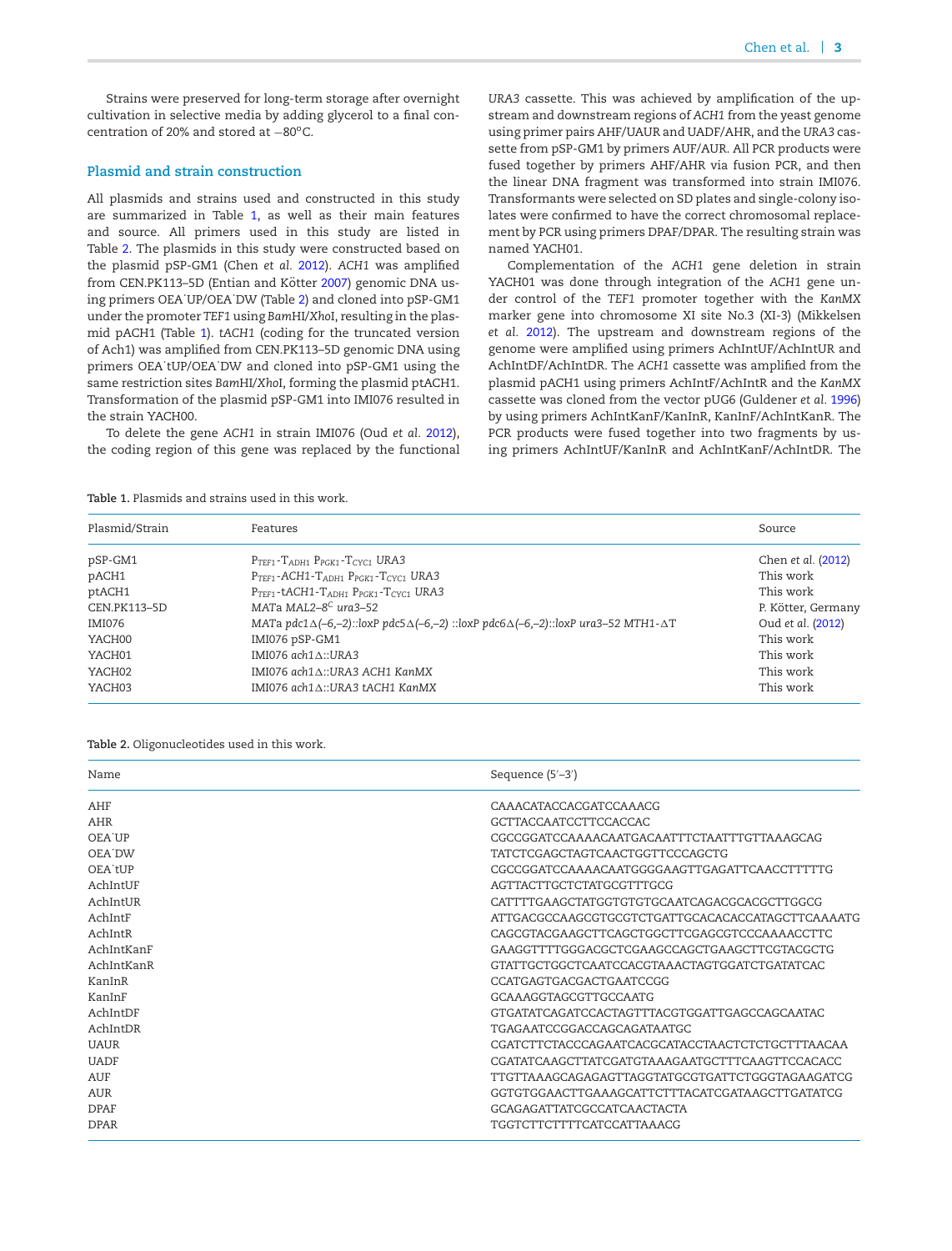two overlapping cassettes were transformed into strain YACH01 and the transformants were selected on YPD supplemented with 200 mg L−<sup>1</sup> G418. Single-colony isolates were confirmed to have the correct insert by PCR, and the resulting strain was named YACH02. Similarly, the truncated version of *ACH1* gene was also introduced into strain YACH01 with the slight difference of amplifying the fragment from the plasmid ptACH1 instead of pACH1, but using the same primers. The obtained strain was named as YACH03.

#### **Cultivation procedures**

Pre-cultivations were performed in defined minimal medium with 2% (v/v) of ethanol. The minimal medium consisted of 7.5 g L<sup>-1</sup> of (NH<sub>4</sub>)<sub>2</sub>SO<sub>4</sub>, 14.4 g L<sup>-1</sup> of KH<sub>2</sub>PO<sub>4</sub>, 0.5 g L<sup>-1</sup> of MgSO<sub>4</sub>·7H<sub>2</sub>O, 1 mL of a vitamin solution and 1 mL of a trace metal solution. The pH was adjusted to 6.5 with NaOH before autoclaving, as described by Verduyn *et al.* [\(1992\)](#page-8-18). Cells for culture inoculation were harvested by centrifugation during exponential growth phase, and washed twice using sterile water.

Cultivations in 100 mL shake flasks were performed in triplicates with an initial OD $_{600}$  of 0.05 using minimal medium with 20 g L<sup>-1</sup> of glucose. Cultivations in Bioscreen C (Oy Growth Curves Ab Ltd, Finland) were performed in octuplicates at 30◦C in a microplate (10  $\times$  10 wells) with 200  $\mu$ L minimal glucose medium per well. A total of 20 mg L−<sup>1</sup> uracil were added when required. For supplementation of the minimal medium with succinate, filter sterilized succinic acid (Merck, Hohenbrunn, Germany) solution was added to a final concentration of 0.5 g  $L^{-1}$  at the beginning of the cultivitions, resulting in a pH drop from 6.35 to 6.19. When the minimal medium was supplemented with UK-5099, UK-5099 was first dissolved in dimethyl sulfoxide (DMSO), and then added to a final concentration of 200 nM during the exponetial growth phase, while the same amount of DMSO was added to the control.

Spot assays were performed as described before (Chen *et al.* [2012\)](#page-7-2). Cells were grown in SD-ura medium with 2% (v/v) ethanol at 30◦C. The cells were harvested and washed twice with sterile water. After measuring the  $OD_{600}$  serial dilutions with final cell concentrations of  $1 \times 10^6$ ,  $1 \times 10^5$ ,  $1 \times 10^4$ ,  $1 \times 10^3$  cells per mL were prepared. From each dilution, 4  $\mu$ L was spotted on synthetic medium agarose plates with 20 g L<sup>-1</sup> glucose or 20 g L<sup>-1</sup> glucose supplemented with 0.3% (v/v) ethanol.

#### **Analytical methods**

Biomass was determined by measuring optical density at 600 nm (OD600) with a GENESYS 20 Visible Spectrophotometer (Thermo Electron Scientific, Madison, USA). Samples from liquid cultures were taken and filtered using syringe nylon filters with a pore size of 0.45  $\mu$ m into HPLC vials and stored at −20°C until being analyzed. HPLC analysis was performed in a Dionex Ulti-Mate 3000 Systems using a refractive index detector (Shodex RI-101; Showa Denko, Tokyo, Japan) and a UV detector set at 210 nm (Ultimate 3000 VWD from Dionex, Sunnyvale, CA USA). The samples were analyzed using a Bio-Rad HPX 87H Column (Hercules, USA), which was kept at  $45^{\circ}$ C; 5 mM  $H_2$ SO<sub>4</sub> was used as the mobile phase with a flow rate of 0.6 mL min<sup>-1</sup>. Quantitative analysis of glucose, pyruvate, glycerol, acetate and ethanol was performed by injecting a mixture of standards with known concentrations of each metabolite. Calibration curves were calculated using the peak areas of the RI detector for glucose, glycerol and ethanol and of the UV detector for pyruvate and acetate.

#### **RESULTS**

#### **Possible alternative routes for acetyl-CoA synthesis**

In yeast, the production of acetyl-CoA in the cytosol is vital for the synthesis of important cellular components such as lipids and certain amino acids. A Pdc negative strain, which lacks the cytosolic route to acetyl-CoA via acetaldehyde (Fig. [1\)](#page-2-0) when cells grow on glucose as the sole carbon source, is therefore a good platform strain to study alternative routes for acetyl-CoA synthesis in the cytosol. First, we searched the latest genome scale metabolic model of *S. cerevisiae* (Osterlund *et al.* [2013\)](#page-8-19). In this model, 34 reactions are directly related with acetyl-CoA metabolism and transport. As  $C_2$  compounds such as ethanol, acetaldehyde and acetate are also associated with acetyl-CoA production, 23 additional reactions involved in  $C_2$  compound metabolism were also included in this initial analysis.

When analyzing the possible role of these 57 reactions (Table S1, Supporting Information) in providing cytosolic acetyl-CoA in a Pdc negative strain two possible routes were identified for provision of  $C_2$  compounds/acetyl-CoA in the absence of carnitine. One possible route is the catabolism of threonine via threonine aldolase Gly1 to release acetaldehyde, which can be converted to acetyl-CoA via acetate in the cytosol. Although it has been shown that overexpression of *GLY1* can circumvent the essential biosynthetic role of Pdc in glucose-limited chemostat cultures of *S. cerevisiae* (van Maris *et al.* [2003\)](#page-8-20), Gly1 as a possible source for cytosolic acetyl-CoA production was excluded due to its low affinity for threonine and the relatively low intracellular threonine concentration when yeast is grown at excess glucose (van Maris *et al.* [2004\)](#page-8-13).

The other potential route is conversion of acetyl-CoA to acetate in the mitochondria, followed by transport of acetate across the mitochondrial inner membrane to the cytosol where it can be converted into acetyl-CoA by cytosolic acetyl-CoA synthetase (ACS). One gene product, encoded by *ACH1*, is associated with acetyl-CoA and acetate in the mitochondria, although the actual function of Ach1 is not conclusive. It was originally proposed to be an acetyl-CoA hydrolase to catalyze the scission of acetyl-CoA into acetate and CoA or to be involved in acetate utilization (Lee, Lin and Smith [1989,](#page-8-21) [1990,](#page-8-22) [1996;](#page-8-23) Buu, Chen and Lee [2003\)](#page-7-3). Later, it was however characterized as a CoA transferase and as being involved in mitochondrial acetate detoxification (Fleck and Brock [2009\)](#page-8-24). In this study, Ach1 showed the highest specific activity for the CoA transfer from succinyl-CoA to acetate *in vitro*, but the substrate promiscuity of this enzyme did not exclude CoA transferase activity on additional substrates. We therefore proposed that this enzyme can transfer the CoA from acetyl-CoA to succinate with the formation of acetate and succinyl-CoA in a Pdc negative strain with the above mentioned *MTH1* internal deletion.

#### **Addition of succinate improves the growth of** *MTH1***-***T* **strain IMI076**

To test our assumption, we firstly evaluated the impact of adding succinate to the medium of the Pdc negative strain IMI076 with an internal deletion of *MTH1* (*MTH1*-*T*, see Oud *et al.* [2012\)](#page-8-14) and the control strain CEN.PK113–5D. The cultivations were tested in a microplate incubator/reader. By addition of 0.5 g L−<sup>1</sup> succinate to the medium, there was no obvious difference in the growth of the control strain (Fig. [2A](#page-5-0)), bu[t](#page-5-1) it was clear that external succinate supplementation decreased the length of the lag phase for the IMI076 strain. This was further shown by the cultivation of strain IMI076 in shake flasks supplemented with succinate. As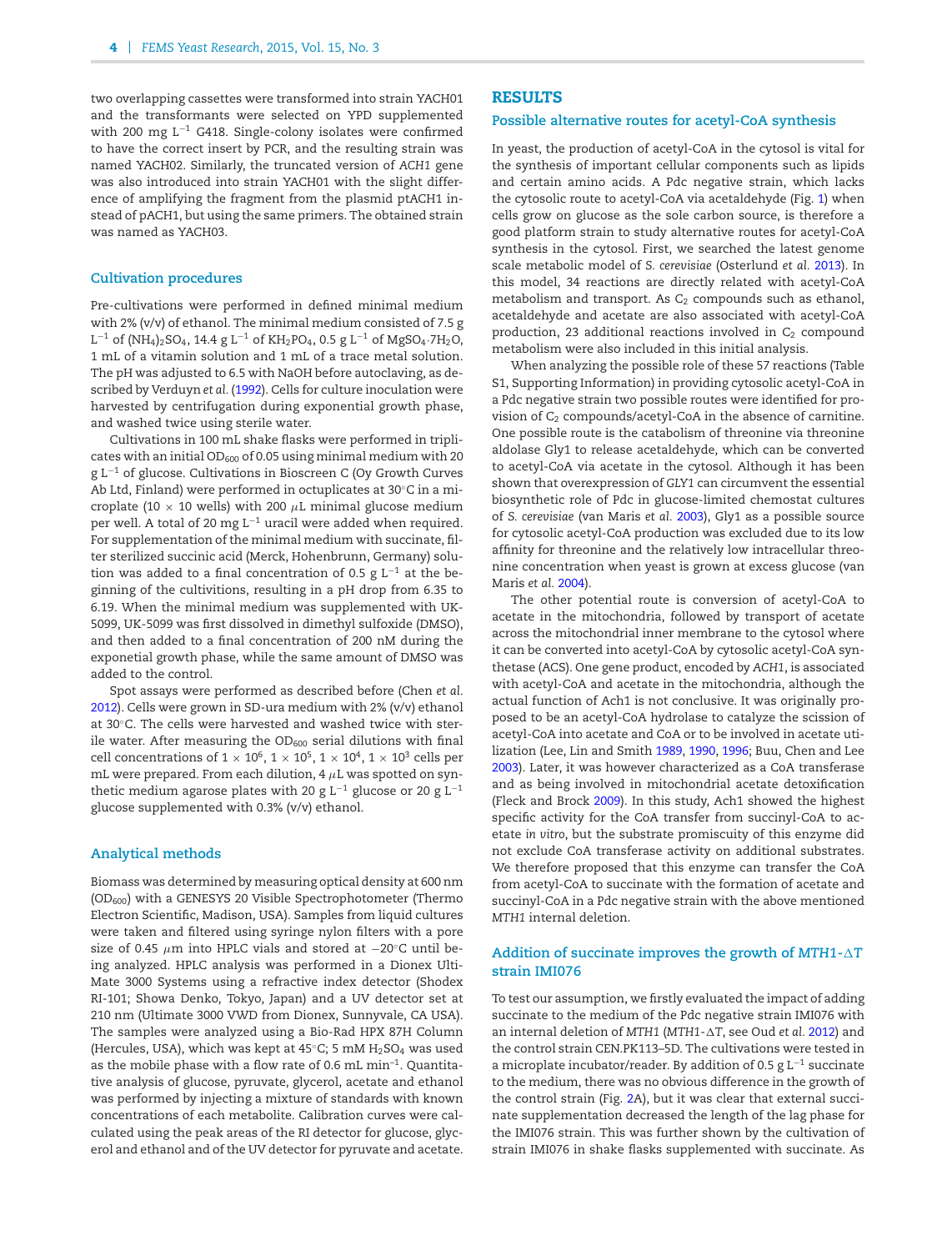<span id="page-5-0"></span>

**Figure 2.** Addition of succinate improves the growth of strain IMI076 (Pdc<sup>−</sup> *MTH1-T*) in microplate (**A**) and shake flask (**B**) cultivations. Cells were grown in defined minimal medium with 20 g L<sup>-1</sup> glucose. Supplementation with 0.5 g L<sup>-1</sup> of succinate was performed before inoculation. The control strain in (A) was CEN.PK113-5D. Data points are from one representative experiment of at least three replicates. Specific growth rates for the other replicates were similar when cultivated with (0.074  $\pm$  0.002 h<sup>-1</sup>) or without (0.066  $\pm$  0.001 h<sup>-1</sup>) addition of succinate.

<span id="page-5-1"></span>

**Figure 3.** The growth of strain IMI076 (Pdc<sup>−</sup> *MTH1-T*) relies on Ach1. (**A**) Growth assays on solid synthetic medium with 20 g L−<sup>1</sup> glucose or 20 g L−<sup>1</sup> glucose plus 0.3% (v/v) ethanol. The plates were incubated at 30◦C and recorded photographically 4 days after inoculation. (**B**) Growth assays in defined liquid minimal media with 20 g L−<sup>1</sup> glucose as the sole carbon source. The strains used were: IMI076 (Pdc<sup>−</sup> *MTH1-T*), YACH00 (IMI076, empty plasmid pSP-GM1), YACH01 (IMI076 *ach1*::*URA3*). Data for liquid cultures are from one representative experiment of three replicates. For strain IMI076, all replicates had identical specific growth rates of 0.066 <sup>±</sup> 0.001 h−1.

shown in Fig. [2B](#page-5-0), the lag phase was substantially shortened, and the maximum specific growth rate increased by 13%. This was consistent with observed increased rates of glucose consumption and pyruvate accumulation (data not shown).

#### **The growth of** *MTH1***-***T* **strain IMI076 relies on Ach1**

Next, in order to test the hypothesis that Ach1 is a key player in channeling acetyl units from the mitochondrial matrix to the cytoplasm the *ACH1* gene was deleted by replacing it with a functional *URA3* cassette in strain IMI076 (Pdc<sup>−</sup> *MTH1-T ura3*, Oud *et al.* [2012\)](#page-8-14). As control, the parental Pdc negative strain was transformed with empty plasmid pSP-GM1 (Chen *et al.* [2012\)](#page-7-2) containing the same *URA3* cassette, resulting in the strain YACH00.

As previously reported, the unevolved Pdc negative strain carrying the *MTH1-T* allele (strain IMI076) grew on synthetic medium agarose plates with glucose as sole carbon source supplemented with uracil (Fig. [3A](#page-5-1)). There was no major difference in growth between this parental strain and the strain expressing *URA3* (strain YACH00). However, the growth of the *ACH1* deletion strain YACH01 was slightly impaired as shown in Fig. [3A](#page-5-1). All strains grew well on glucose supplemented with ethanol, and there was no difference between strains with or without *ACH1* deletion (Fig. [3A](#page-5-1)).

The growth in absence of Ach1 on plates could be an effect of the medium used for the solid growth assays, i.e. this could contain threonine or there could be  $C_2$  contamination as speculated by Oud *et al.* [\(2012\)](#page-8-14). To exclude any potential C<sub>2</sub> contamination in the medium growth was also investigated in liquid cultures using defined minimal medium (Verduyn *et al.* [1992\)](#page-8-18). Cells of IMI076 and the *ach1* mutant YACH01 were washed twice after pre-growth in synthetic ethanol media, and then transferred to a minimal glucose media. Strain IMI076 grew as described before (Oud *et al.* [2012\)](#page-8-14), with a specific growth rate of  $0.066 \pm 0.001$ h−1, whereas the *ach1* mutant YACH01 could not grow on glucose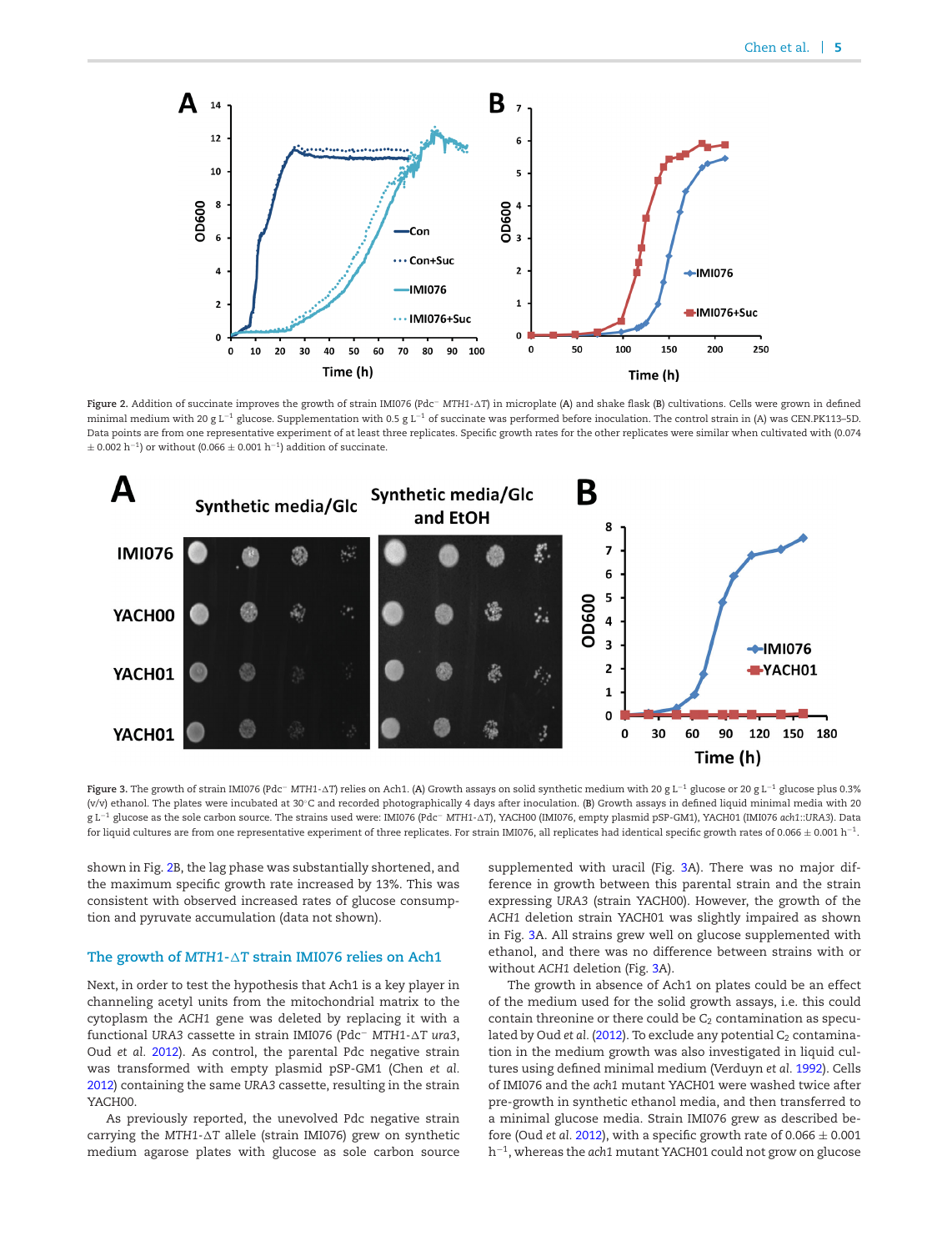<span id="page-6-0"></span>

**Figure 4.** Complementation of *ACH1* but not its truncated version restores the growth of YACH01 (*ach1* mutant). Cells were first cultured in defined minimal medium with 2% (v/v) ethanol, and then the cells were washed twice with sterile water before inoculation of 20 g L<sup>-1</sup> glucose medium. The strains used were: YACH02 (YACH01 *ACH1 KanMX*), YACH03 (YACH01 t*ACH1 KanMX*). All data points are from one representative experiment of three replicates. For strain YACH002, all replicates had identical specific growth rates (0.0995  $\pm$  0.0019 h<sup>-1</sup>).

as the sole carbon source (Fig. [3B](#page-5-1)), clearly showing that *ACH1* is essential for growth of the IMI076 strain.

#### **Complementation of** *ACH1* **but not a truncated version restores growth of the** *ach1* **mutant**

The inability of growth on glucose as sole carbon source in absence of Ach1 (Fig. [3B](#page-5-1)) points to that this enzyme being responsible for transferring acetyl units from the mitochondria to the cytosol. To further confirm this hypothesis, we performed complementation of the *ach1* deletion strain with both the wild-type gene and a truncated version of *ACH1*, where the N-terminus of Ach1 was removed which is reported to result in redirection of this protein to the cytoplasm (Buu, Chen and Lee [2003\)](#page-7-3). *ACH1* with its N-terminal region being deleted or the entire protein coding gene was reintroduced into the *ach1* mutant by chromosomal integration. Growth assays of the resulting strains showed that complementation with the complete *ACH1* gene could restore growth of the deletion mutant, whereas complementation with the truncated version could not restore growth of the *ach1* mutant (Fig. [4\)](#page-6-0). The maximum specific growth rate of the *ACH1* complemented strain (YACH02) was increased by 51% compared with the control strain IMI076, which may be ascribed to increased expression in the complementation strain, where *ACH1* was expressed under control of the strong *TEF1* promoter.

#### **Inhibition of the mitochondrial pyruvate carrier retards the growth of the IMI076 strain**

The compound UK-5099, an analogue of  $\alpha$ -cyanocinnamate, is known as a specific and potent inhibitor of the mitochondrial pyruvate carrier (Halestrap [1975;](#page-8-25) Bricker *et al.* [2012\)](#page-7-4). Uptake of pyruvate into the mitochondria in yeast is reduced by about 70% in presence of 0.2 mM UK-5099 compared to no presence of the inhibitor (Bricker *et al.* [2012\)](#page-7-4). The sole source of acetyl-CoA in the mitochondria is through the oxidative decarboxylation of pyruvate, catalyzed by the pyruvate dehydrogenase complex. Reduction of mitochondrial pyruvate uptake will therefore limit the availability of acetyl units in this compartment. This will further restrict the supply of acetyl-CoA to the cytoplasm and may

<span id="page-6-1"></span>

**Figure 5.** Inhibition of the mitochondrial pyruvate transporter retards the growth of strain IMI076 (Pdc<sup>−</sup> *MTH1-T*). Cultivation was performed in defined minimal medium with 20 g L<sup>-1</sup> glucose. UK-5099 was added when the OD<sub>600</sub> was about 1. All data points are from one representative experiment of three biological replicates. Specific growth rates for the other replicates were similar when cultivated with (0.018  $\pm$  0.002 h<sup>-1</sup>) or without UK-5099 (0.066  $\pm$  0.001 h<sup>-1</sup>).

therefore affect cell growth. To further validate if the cytosolic acetyl-CoA in IMI076 is likely coming from mitochondrial acetyl-CoA, we therefore cultivated this strain in absence or presence of UK-5099. When the cells entered the exponential growth phase 0.2 mM UK-5099 was added to the culture (Fig. [5\)](#page-6-1). This resulted in a significant decrease in growth compared with the control experiment where no inhibitor was added. While there is no significant effect on the growth of the control strain (CEN.PK 113–5D) when supplemented with 0.2 mM UK-5099 (data not shown), the maximum specific growth rate of strain IMI076 decreased in presence of UK-5099, from 0.066  $\pm$  0.001 to 0.018  $\pm$  0.002 h<sup>-1</sup>. These observations clearly indicate that the flux of mitochondrial pyruvate uptake is limiting cell growth, which again supports the hypothesis that cytosolic acetyl-CoA is derived from mitochondrial acetyl-CoA.

#### **DISCUSSION**

A fundamental feature of most eukaryotes is the existence of different compartments and the flow of carbon metabolites between subcellular compartments. One of the key intermediates in cellular metabolism is acetyl-CoA, as it plays an essential role in carbon and energy metabolism. While acetyl-CoA metabolism has been extensively studied in the budding yeast *S. cerevisiae*, it is still not known whether acetyl-CoA produced in the mitochondria can be transported to the cytosol. To address this fundamental question, we used a recently reported yeast strain IMI076 with a disruption of Pdc genes together with an internal deletion of *MTH1*, which enables cell growth in conditions of excess glucose (Oud *et al.* [2012\)](#page-8-14). Using this Pdc-deficient strain (IMI076), that lacks the first step of the pyruvate dehydrogenase bypass pathway involving Pdc, acetaldehyde dehydrogenase and ACS, and hereby exclude the normal route for acetyl-CoA biosynthesis.

Through analysis of a recent genome scale metabolic model, we identified a putative route for acetyl-CoA biosynthesis, namely formation of acetate in the mitochondrial matrix followed by transport of acetate to the cytosol where ACS can convert it to acetyl-CoA. In this route, Ach1 forms acetate from acetyl-CoA in the mitochondria. Ach1 has originally been recognized as a hydrolase catalyzing the hydrolysis of acetyl-CoA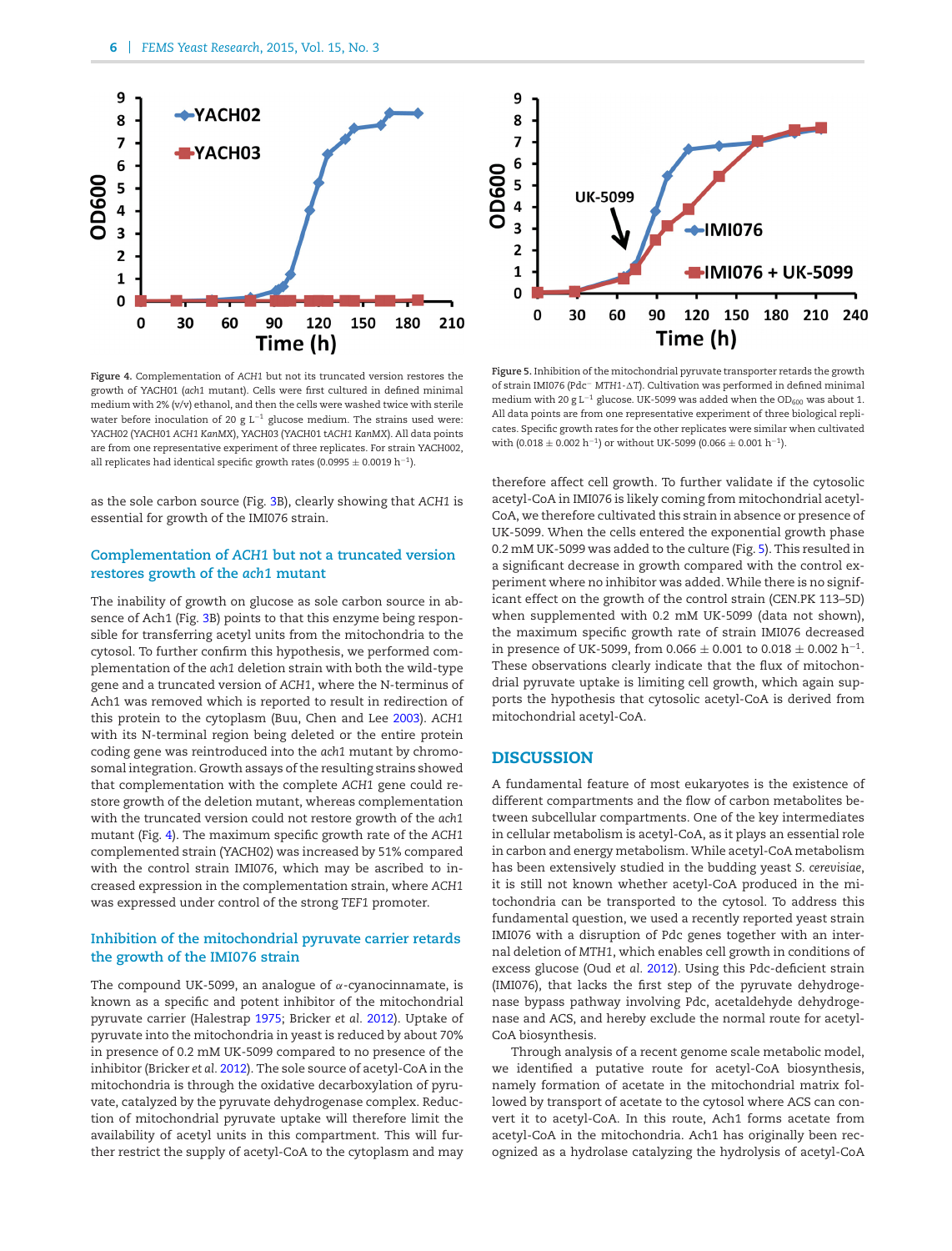<span id="page-7-5"></span>

**Figure 6.** A model of Ach1 transferring acetyl units from the mitochondria to the cytosol. During growth on glucose under Pdc-deficient conditions, intramitochondrial acetyl-CoA derived from pyruvate by pyruvate dehydrogenase can be converted into acetate by acetate:succinyl-CoA transferase Ach1. The acetate formed in the mitochondria crosses the membrane to the cytosol, where is to be converted into acetyl-CoA for ensuring the provision of cytosolic acetyl-CoA for the production of lipids and amino acids.

to acetate and CoA (Lee, Lin and Smith [1989\)](#page-8-21), like many other acetyl-CoA hydrolases found in mammalian tissues (Gergely, Hele and Ramakrishnan [1952;](#page-8-26) Knowles *et al.* [1974\)](#page-8-27). The exact catalytic role of this enzyme was later questioned by the observations of its role in acetate but not ethanol utilization (Lee, Lin and Smith [1996\)](#page-8-23). It was also proposed that this enzyme may have a novel function concerning acetyl-CoA metabolism, but it was not until recently, when Fleck and Brock characterized Ach1 as a CoA transferase not just wasting energy by hydrolyzing acetyl-CoA (Fleck and Brock [2009\)](#page-8-24) that new insight was provided on this enzyme.

Inspired by the function as a CoA transferase and the promiscuity of this enzyme on its substrates, we hypothesized that Ach1 could transfer CoA from acetyl-CoA to succinate. From the supplementation results, we observed that addition of succinate improves growth of the strain IMI076, but has no impact on the growth of the control strain (Fig. [2\)](#page-5-0). Next, by disruption of *ACH1* in strain IMI076, the growth on glucose was abolished (Fig. [3B](#page-5-1)), which clearly indicated that Ach1 plays an essential role in the Pdc-deficient strain for growth on glucose. Finally, complementation with the *ACH1* gene under control of the strong *TEF1* promoter, not only rescued growth on glucose but resulted in slightly faster growth than observed for the IMI076 strain (Fig. [4\)](#page-6-0). Further confirming that Ach1 is involved in using mitochondrial acetyl-CoA was our finding that a truncated version of Ach1 that is targeted to the cytosol could not rescue growth of an *ach1* deletion in IMI076 and that inhibition of the mitochondrial pyruvate carrier reduced growth of IMI076.

Based on these results, we propose the model of acetyl-CoA metabolism for the Pdc-deficient strain shown in Fig. [6.](#page-7-5) When cells grow on glucose acetyl-CoA produced in the mitochondria can be converted to acetate potentially through acetate:succinate CoA transferase Ach1. Acetate can then cross the mitochondrial membrane and be converted to acetyl-CoA by the cytosolic ACSs (Acs1 and Acs2). It has been reported that Ach1 is repressed by glucose, as the expression level increased in late log phase compared to the early log phase (Lee, Lin and Smith [1990\)](#page-8-22). Introduction of the *MTH1-T* allele into the Pdc negative strain, would, however, lead to an attenuated glucose in-flux and therefore result in decreased repression of *ACH1* expression. As shown in Fig. [6,](#page-7-5) Ach1 has to be localized in the mitochondria to enable the channeling of acetyl units from the mitochondria to the cytosol under growth on glucose. This is consistent with a previous study that showed that most Ach1 was distributed in the mitochondria by immunofluorescence microscopy (Buu, Chen and Lee [2003\)](#page-7-3).

In conclusion, we here show that a Pdc negative *S. cerevisiae* strain under glucose derepressed conditions uses acetate instead of citrate to transfer acetyl units from the mitochondria to the cytosol. This alternative shuttle route has been reported in other eukaryotes, e.g. in the procyclic stage of *Trypanosoma brucei* (Riviere *et al.* [2009\)](#page-8-28). In this transfer system acetate is produced in the mitochondrial matrix from acetyl-CoA by Ach1. The alternative function of Ach1 in exporting acetyl units from the mitochondria does not contradict its possible function in acetate detoxification as suggested earlier (Lee, Lin and Smith [1996;](#page-8-23) Fleck and Brock [2009\)](#page-8-24) as the CoA transfer is likely a reversible reaction. The transferase activity of Ach1 could be potentially useful for designing yeast as a microbial cell factory to produce acetyl-CoA derived products. For instance, the function of Ach1 in shuttling mitochondrial acetyl units for provision of cytosolic acetate should be considered when trying to establish heterologous pathways for cytosolic acetyl-CoA supply.

#### **SUPPLEMENTARY DATA**

[Supplementary data are available at FEMSYR online.](http://femspd.oxfordjournals.org/lookup/suppl/doi:10.1093/femspd/fov015/-/DC1)

#### **ACKNOWLEDGEMENTS**

The authors thank Jack T Pronk from Delft University of Technology for kindly providing the yeast strain IMI076.

#### **FUNDING**

The authors acknowledge funding from European Research Council project INSYSBIO (grant no. 247013), the Novo Nordisk Foundation, Vetenskapsrådet, FORMAS and Ångpanneföreningens Forskningsstiftelse.

*Conflict of interest.* None declared.

#### **REFERENCES**

- <span id="page-7-4"></span>Bricker DK, Taylor EB, Schell JC, *et al.* A mitochondrial pyruvate carrier required for pyruvate uptake in yeast, Drosophila, and humans. *Science* 2012;**336**:96–100.
- <span id="page-7-3"></span>Buu LM, Chen YC, Lee FJS. Functional characterization and localization of acetyl-CoA hydrolase, Ach1p, in *Saccharomyces cerevisiae*. *J BiolChem* 2003;**278**:17203–9.
- <span id="page-7-0"></span>Carman AJ, Vylkova S, Lorenz MC. Role of acetyl coenzyme A synthesis and breakdown in alternative carbon source utilization in *Candida albicans*. *Eukaryot Cell* 2008;**7**: 1733–41.
- <span id="page-7-1"></span>Chen Y, Daviet L, Schalk M, *et al.* Establishing a platform cell factory through engineering of yeast acetyl-CoA metabolism. *Metab Eng* 2013;**15**:48–54.
- <span id="page-7-2"></span>Chen Y, Partow S, Scalcinati G, *et al.* Enhancing the copy number of episomal plasmids in *Saccharomyces cerevisiae* for improved protein production. *FEMS Yeast Res* 2012;**12**:598–607.
- Chen Y, Siewers V, Nielsen J. Profiling of cytosolic and peroxisomal acetyl-CoA metabolism in *Saccharomyces cerevisiae*. *PLoS One* 2012;**7**:e42475.